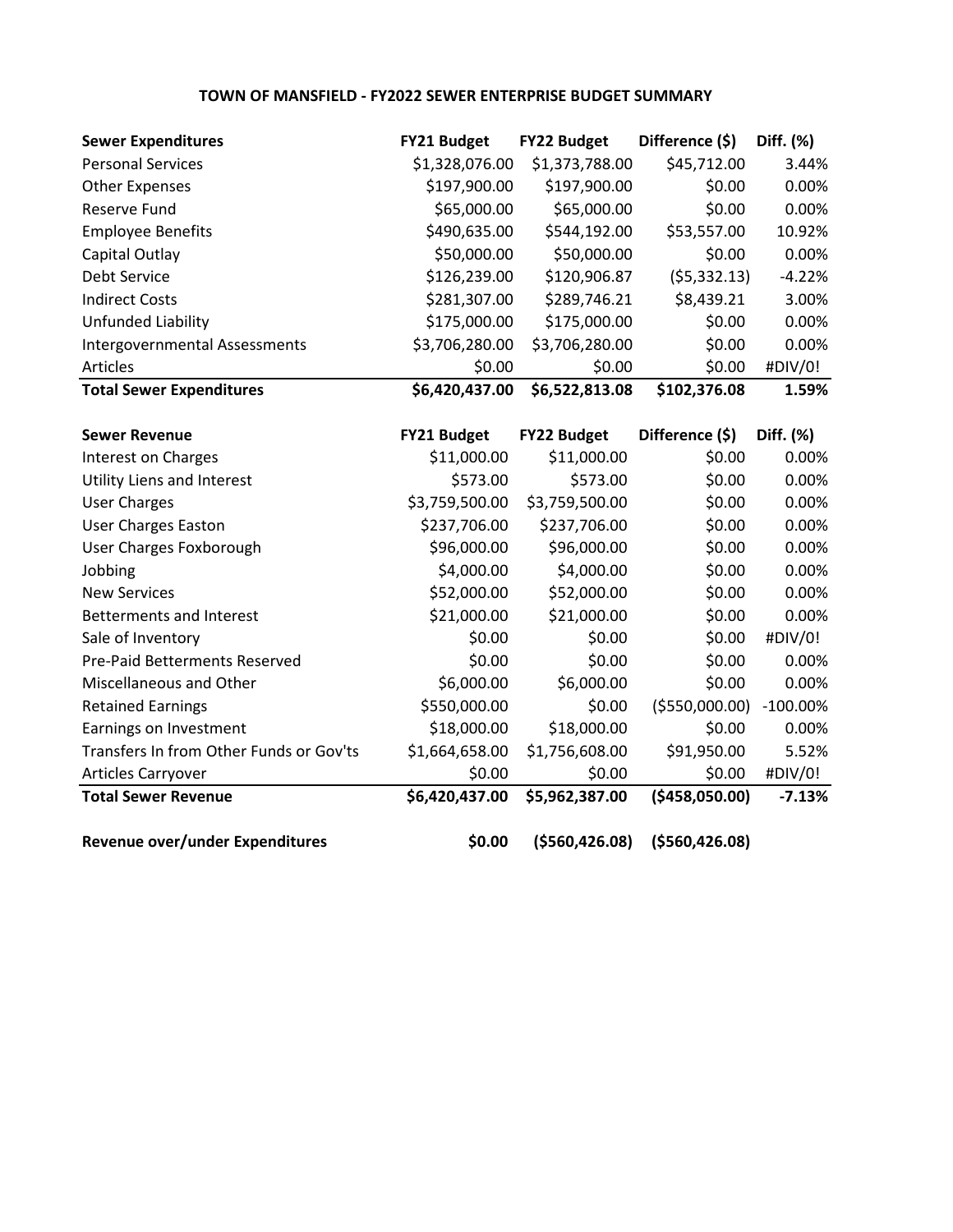|                                                                                                                                                                                                                                                                                                              |                                                                                                                                                                                                         |                                                                                                                                                                                                 |                                                                                                                                                                                                  |                                                                                                                                                                                                            |                                                                                                              |                                                                                                                             | a tyler erp solution                                                                                         |
|--------------------------------------------------------------------------------------------------------------------------------------------------------------------------------------------------------------------------------------------------------------------------------------------------------------|---------------------------------------------------------------------------------------------------------------------------------------------------------------------------------------------------------|-------------------------------------------------------------------------------------------------------------------------------------------------------------------------------------------------|--------------------------------------------------------------------------------------------------------------------------------------------------------------------------------------------------|------------------------------------------------------------------------------------------------------------------------------------------------------------------------------------------------------------|--------------------------------------------------------------------------------------------------------------|-----------------------------------------------------------------------------------------------------------------------------|--------------------------------------------------------------------------------------------------------------|
| 12/22/2020 11:17<br>2826blacasse                                                                                                                                                                                                                                                                             |                                                                                                                                                                                                         | Mansfield (Town Of), MA - Live<br><b>NEXT YEAR BUDGET LEVELS REPORT</b>                                                                                                                         |                                                                                                                                                                                                  |                                                                                                                                                                                                            |                                                                                                              |                                                                                                                             | l P<br>bgnyrpts                                                                                              |
| PROJECTION: 2022                                                                                                                                                                                                                                                                                             | FISCAL YEAR 2022 BUDGET                                                                                                                                                                                 |                                                                                                                                                                                                 |                                                                                                                                                                                                  |                                                                                                                                                                                                            |                                                                                                              |                                                                                                                             | FOR PERIOD 99                                                                                                |
| PUBLIC WORKS                                                                                                                                                                                                                                                                                                 |                                                                                                                                                                                                         | 2020<br><b>REVISED BUD</b>                                                                                                                                                                      | 2021<br><b>REVISED BUD</b>                                                                                                                                                                       | 2022<br>Department                                                                                                                                                                                         | 2022<br>Town Manager                                                                                         | 2022<br>Select Board                                                                                                        | 2022<br>Finance Committee                                                                                    |
| 440<br>SEWER                                                                                                                                                                                                                                                                                                 |                                                                                                                                                                                                         |                                                                                                                                                                                                 |                                                                                                                                                                                                  |                                                                                                                                                                                                            |                                                                                                              |                                                                                                                             |                                                                                                              |
| 60440100 SEWER - SALARIES                                                                                                                                                                                                                                                                                    |                                                                                                                                                                                                         |                                                                                                                                                                                                 |                                                                                                                                                                                                  |                                                                                                                                                                                                            |                                                                                                              |                                                                                                                             |                                                                                                              |
| 60440100 511010<br>60440100 511020<br>60440100 511040<br>60440100 511050<br>60440100 511080<br>60440100 512010<br>60440100 513000<br>60440100 513005<br>60440100 513050<br>60440100 514000<br>60440100 514100<br>60440100 514200<br>60440100 514900<br>60440100 514950<br>60440100 519200<br>60440100 519300 | SAL-MGMT<br>SAL-SUPERV<br>SAL-HR<br>SAL-STAFF<br>SAL-CLERCL<br>SEASONAL<br>UNSCHED-OT<br>UNSCHED-OT<br>SCHED-OT<br>LONGEVITY<br>SICKLV INC<br>OOG PAY<br>SCADA DIFF<br>PS ADJUST<br>SICKLV BB<br>VAC BB | 236,332.00<br>315, 351.00<br>16,875.00<br>496,720.00<br>19,125.00<br>20,000.00<br>75,000.00<br>5,000.00<br>45,700.00<br>1,133.00<br>7,700.00<br>4,500.00<br>37,140.00<br>6,000.00<br>.00<br>.00 | 230,694.00<br>324, 315.00<br>17,358.00<br>520,948.00<br>20,036.00<br>20,000.00<br>77,000.00<br>5,500.00<br>47,000.00<br>1,135.00<br>8,400.00<br>5,000.00<br>39,690.00<br>11,000.00<br>.00<br>.00 | 245,995.00<br>330,150.00<br>17,358.00<br>541,707.00<br>20,041.00<br>5,000.00<br>77,000.00<br>5,500.00<br>48,175.00<br>1,133.00<br>10,400.00<br>5,000.00<br>40,683.00<br>11,000.00<br>6, 366.00<br>8,280.00 | .00<br>.00<br>.00<br>.00<br>.00<br>.00<br>.00<br>.00<br>.00<br>.00<br>.00<br>.00<br>.00<br>.00<br>.00<br>.00 | .00<br>.00<br>.00<br>.00<br>$.00 \,$<br>.00<br>.00<br>.00<br>.00<br>$.00 \,$<br>.00<br>.00<br>$.00 \,$<br>.00<br>.00<br>.00 | .00<br>.00<br>.00<br>.00<br>.00<br>.00<br>.00<br>.00<br>.00<br>.00<br>.00<br>.00<br>.00<br>.00<br>.00<br>.00 |
|                                                                                                                                                                                                                                                                                                              | TOTAL SEWER - SALARIES<br>60440150 SEWER - EMPLOYEE BENEFITS                                                                                                                                            | 1,286,576.00                                                                                                                                                                                    | 1,328,076.00                                                                                                                                                                                     | 1,373,788.00                                                                                                                                                                                               | .00                                                                                                          | .00                                                                                                                         | .00                                                                                                          |
| 60440150 517010<br>60440150 517015<br>60440150 517019<br>60440150 517020<br>60440150 517040<br>60440150 517050<br>60440150 517055<br>60440150 517500<br>60440150 518000<br>60440200 SEWER - EXPENSES                                                                                                         | HLTH EMP<br>HLTH RET<br>HLTH MITG<br>MEDICARE<br>LIFE INS<br>DENTAL EMP<br>DENTAL RET<br>OTH BENFTS<br>PENSION<br>TOTAL SEWER - EMPLOYEE BENEF                                                          | 117,278.00<br>89,773.00<br>8,800.00<br>15,077.00<br>296.00<br>5,373.00<br>3,428.00<br>18,832.00<br>196,385.00<br>455,242.00                                                                     | 119,261.00<br>92,697.00<br>5,000.00<br>15,910.00<br>306.00<br>6, 292.00<br>3,565.00<br>19,026.00<br>228,578.00<br>490,635.00                                                                     | 121,134.00<br>85,467.00<br>5,000.00<br>16,229.00<br>296.00<br>6,554.00<br>3,585.00<br>22,620.00<br>283,307.00<br>544,192.00                                                                                | .00<br>.00<br>.00<br>.00<br>.00<br>.00<br>.00<br>.00<br>.00<br>.00                                           | .00<br>.00<br>.00<br>.00<br>.00<br>.00<br>.00<br>.00<br>$.00 \,$<br>.00.                                                    | .00<br>.00<br>.00<br>.00<br>.00<br>.00<br>.00<br>.00<br>.00<br>.00                                           |
| 60440200 518500<br>60440200 519650                                                                                                                                                                                                                                                                           | WRKRS COMP<br>PF STIPEND                                                                                                                                                                                | 25,000.00<br>500.00                                                                                                                                                                             | 25,000.00<br>500.00                                                                                                                                                                              | 25,000.00<br>500.00                                                                                                                                                                                        | .00<br>.00                                                                                                   | .00<br>.00                                                                                                                  | .00<br>.00                                                                                                   |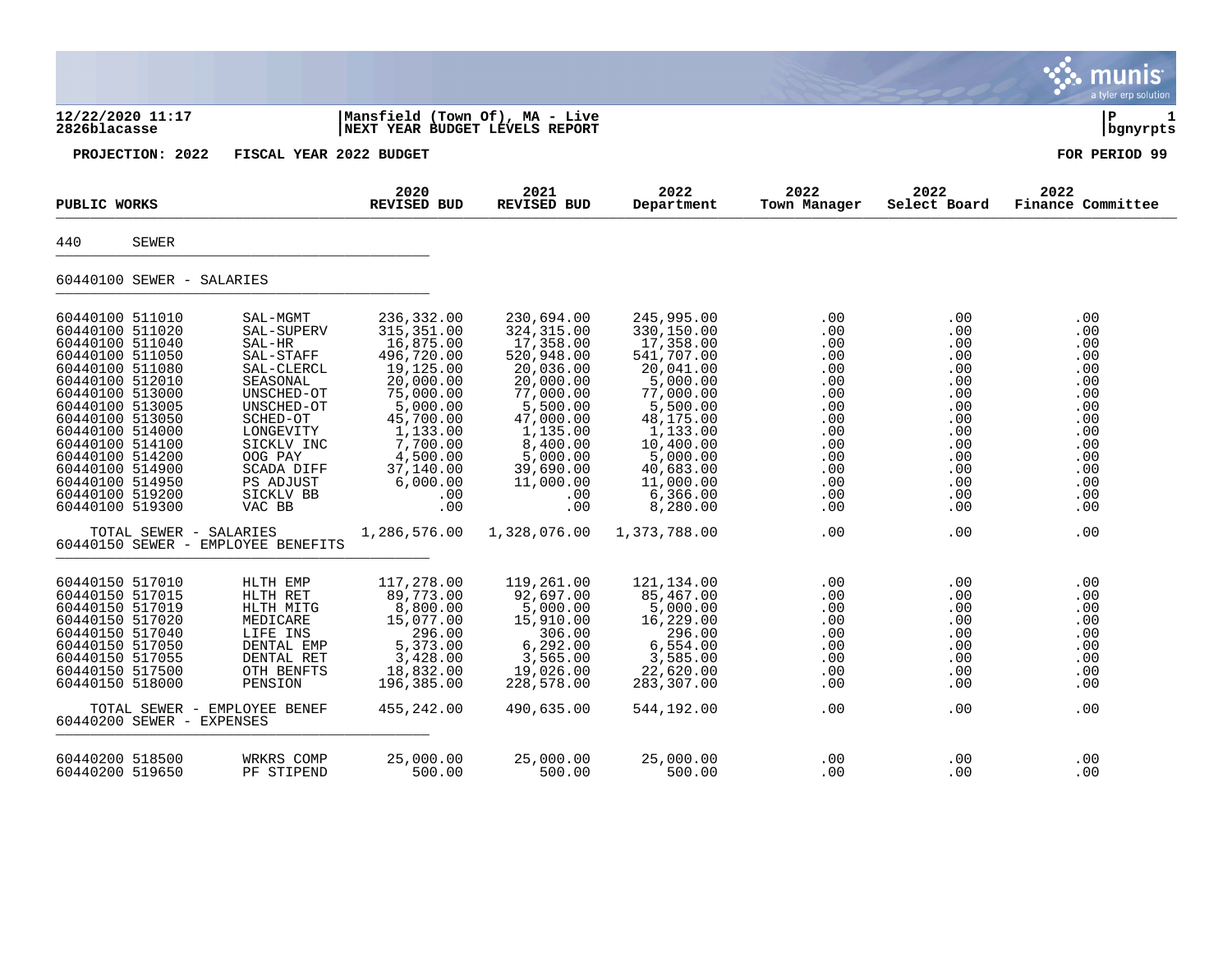

## **12/22/2020 11:17 |Mansfield (Town Of), MA - Live |P 2 2826blacasse |NEXT YEAR BUDGET LEVELS REPORT |bgnyrpts**

**PROJECTION: 2022 FISCAL YEAR 2022 BUDGET FOR PERIOD 99**

| PUBLIC WORKS                                                                                                                           |                                                                                           | 2020<br><b>REVISED BUD</b>                                                     | 2021<br>REVISED BUD                                                        | 2022<br>Department                                                         | 2022<br>Town Manager                                                                                                                                              | 2022<br>Select Board                        | 2022<br>Finance Committee              |
|----------------------------------------------------------------------------------------------------------------------------------------|-------------------------------------------------------------------------------------------|--------------------------------------------------------------------------------|----------------------------------------------------------------------------|----------------------------------------------------------------------------|-------------------------------------------------------------------------------------------------------------------------------------------------------------------|---------------------------------------------|----------------------------------------|
| 60440200 521010<br>60440200 523000                                                                                                     | ELECTRICTY<br>SWR-WTR                                                                     | 20,000.00<br>200.00                                                            | 10,000.00<br>200.00                                                        | 10,000.00<br>200.00                                                        | .00<br>.00                                                                                                                                                        | .00<br>.00                                  | .00<br>.00                             |
| 60440200 524000                                                                                                                        | BLGD MAINT                                                                                | 500.00                                                                         | 500.00                                                                     | 500.00                                                                     | .00                                                                                                                                                               | .00                                         | .00                                    |
| 60440200 524010                                                                                                                        | ANNUAL MNT                                                                                | $10,000$<br>$1,000.00$                                                         | 8,000.00                                                                   | 8,000.00                                                                   | $\begin{array}{c} .00\ 0.00\ 0.00\ 0.00\ 0.00\ 0.00\ 0.00\ 0.00\ 0.00\ 0.00\ 0.00\ 0.00\ 0.00\ 0.00\ 0.00\ 0.00\ 0.00\ 0.00\ 0.00\ 0.00\ 0.00\ 0.00\ \end{array}$ | .00                                         | .00                                    |
| 60440200 524100                                                                                                                        | EQP REPAIR                                                                                |                                                                                | 1,000.00                                                                   | 1,000.00                                                                   |                                                                                                                                                                   | .00                                         | .00                                    |
| 60440200 529400                                                                                                                        | LINE CLEAN                                                                                | 3,000.00                                                                       | 3,000.00                                                                   | 3,000.00                                                                   |                                                                                                                                                                   | .00                                         | .00                                    |
| 60440200 530000                                                                                                                        | <b>PROF&amp;TECH</b>                                                                      | 7,000.00                                                                       | 8,000.00                                                                   | 8,000.00                                                                   |                                                                                                                                                                   | .00                                         | .00                                    |
| 60440200 530100                                                                                                                        | AUDITING                                                                                  | 5,500.00                                                                       | 5,500.00                                                                   | 5,500.00                                                                   |                                                                                                                                                                   | .00                                         | .00                                    |
| 60440200 530150                                                                                                                        | TREAS-COLL                                                                                | 3,000.00                                                                       | 3,000.00                                                                   | 3,000.00                                                                   |                                                                                                                                                                   | .00                                         | .00                                    |
| 60440200 530500                                                                                                                        | LEGAL FEES                                                                                | 2,000.00                                                                       | 2,000.00                                                                   | 2,000.00                                                                   |                                                                                                                                                                   | .00                                         | .00                                    |
| 60440200 531000                                                                                                                        | ENGNR/ARCH                                                                                | 19,000.00                                                                      | 19,000.00                                                                  | 19,000.00                                                                  |                                                                                                                                                                   | .00                                         | .00                                    |
| 60440200 534200                                                                                                                        | PRINTING                                                                                  | 100.00                                                                         | 100.00                                                                     | 100.00                                                                     |                                                                                                                                                                   | .00                                         | .00                                    |
| 60440200 534400                                                                                                                        | ADVERTISE                                                                                 | 100.00                                                                         | 100.00                                                                     | 100.00                                                                     |                                                                                                                                                                   | .00                                         | .00                                    |
| 60440200 534500<br>60440200 542000                                                                                                     | POSTAGE                                                                                   | 5,000.00                                                                       | 5,000.00                                                                   | 5,000.00<br>2,000.00                                                       |                                                                                                                                                                   | .00<br>.00                                  | .00<br>.00                             |
| 60440200 543000                                                                                                                        | OFF SUPP<br>BLDG SUPP                                                                     | $2,000.00$<br>$1,000.00$                                                       | $2,000$<br>$1,000.00$<br>$0,00$                                            | 1,000.00                                                                   |                                                                                                                                                                   | .00                                         | .00                                    |
| 60440200 548000                                                                                                                        | VEH SUPPL                                                                                 | 4,000.00                                                                       | 4,000.00                                                                   | 4,000.00                                                                   |                                                                                                                                                                   | .00                                         | .00                                    |
| 60440200 548500                                                                                                                        |                                                                                           | .00                                                                            | 4,000.00                                                                   | 4,000.00                                                                   |                                                                                                                                                                   | .00                                         | .00                                    |
| 60440200 570000                                                                                                                        |                                                                                           | 85,000.00                                                                      | 89,000.00                                                                  | 89,000.00                                                                  |                                                                                                                                                                   | .00                                         | .00                                    |
| 60440200 573100                                                                                                                        | PROF DEVLP                                                                                | 1,000.00                                                                       | 1,000.00                                                                   | 1,000.00                                                                   |                                                                                                                                                                   | .00                                         | .00                                    |
| 60440200 574000                                                                                                                        |                                                                                           | 1,000.00                                                                       | 1,000.00                                                                   | 1,000.00                                                                   |                                                                                                                                                                   | .00                                         | .00                                    |
| 60440200 576150                                                                                                                        | VEH SUPPL<br>VEH FUEL<br>MISC EXP<br>PROF DEVL<br>PROP INS<br>SWR LEGAL<br>SWR LEGAL      | $\overline{00}$                                                                | 5,000.00                                                                   | 5,000.00                                                                   | .00                                                                                                                                                               | .00                                         | .00                                    |
|                                                                                                                                        | TOTAL SEWER - EXPENSES<br>60440250 SEWER - INDIRECT COSTS                                 | 195,900.00                                                                     | 197,900.00                                                                 | 197,900.00                                                                 | .00                                                                                                                                                               | .00                                         | .00                                    |
| 60440250 579500 135<br>60440250 579500 145<br>60440250 579500 155<br>60440250 579500 192<br>60440250 579500 420<br>60440250 579500 440 | INDIR-ACCT<br>INDIR-COLL<br>LNDIR-COL<br>INDIR-IT<br>INDIR-BLDG<br>INDIR-DPW<br>INDIR-PCC | 51,375.00<br>$43,441.00$<br>$39,341.00$<br>60,119.00<br>45,882.00<br>32,956.00 | 52,916.00<br>44,744.00<br>40,521.00<br>61,923.00<br>47,258.00<br>33,945.00 | 54,503.48<br>46,086.32<br>41,736.63<br>63,780.69<br>48,675.74<br>34,963.35 | .00<br>.00<br>.00<br>.00<br>.00<br>.00                                                                                                                            | .00<br>.00<br>.00<br>.00<br>$.00 \,$<br>.00 | .00<br>.00<br>.00<br>.00<br>.00<br>.00 |
|                                                                                                                                        | TOTAL SEWER - INDIRECT COSTS<br>60440300 SEWER - CAPITAL OUTLAY                           | 273,114.00                                                                     | 281,307.00                                                                 | 289,746.21                                                                 | .00                                                                                                                                                               | .00                                         | .00                                    |
| 60440300 585000                                                                                                                        | SWR I&I                                                                                   | 50,000.00                                                                      | 50,000.00                                                                  | 50,000.00                                                                  | .00                                                                                                                                                               | .00                                         | .00                                    |
|                                                                                                                                        | TOTAL SEWER - CAPITAL OUTLAY<br>60440518 SEWER - 2018 ARTICLES                            | 50,000.00                                                                      | 50,000.00                                                                  | 50,000.00                                                                  | .00                                                                                                                                                               | .00                                         | .00                                    |
| 60440518 585000                                                                                                                        | MILL STATN                                                                                | 301,534.54                                                                     | 110,826.80                                                                 | .00                                                                        | .00                                                                                                                                                               | .00                                         | .00                                    |

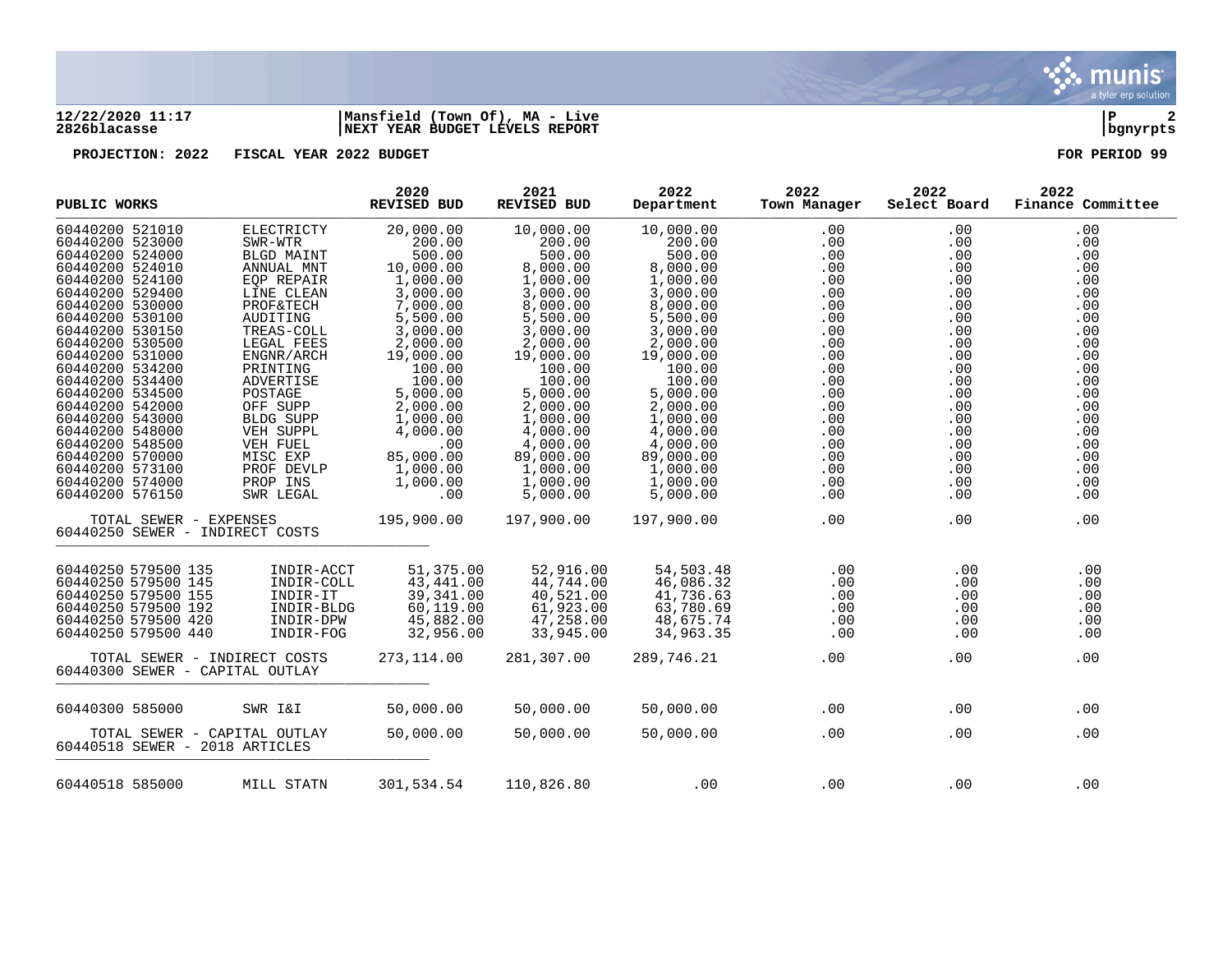

## **12/22/2020 11:17 |Mansfield (Town Of), MA - Live |P 3 2826blacasse |NEXT YEAR BUDGET LEVELS REPORT |bgnyrpts**

**PROJECTION: 2022 FISCAL YEAR 2022 BUDGET FOR PERIOD 99**

| PUBLIC WORKS                                          |                                                                        | 2020<br><b>REVISED BUD</b>               | 2021<br><b>REVISED BUD</b>               | 2022<br>Department                  | 2022<br>Town Manager | 2022<br>Select Board | 2022<br>Finance Committee |
|-------------------------------------------------------|------------------------------------------------------------------------|------------------------------------------|------------------------------------------|-------------------------------------|----------------------|----------------------|---------------------------|
| 60440518 585020<br>60440518 587000<br>60440518 588000 | COLL SYSTM<br>VACTOR TRK<br>MUNIS CONV                                 | 186, 203.32<br>63,750.00<br>69,000.00    | 124,748.40<br>.00<br>.00                 | .00<br>.00<br>.00                   | .00<br>.00<br>.00    | .00<br>.00<br>.00    | .00<br>.00<br>.00         |
| 60440519 SEWER - 2019 ARTICLES                        | TOTAL SEWER - 2018 ARTICLES                                            | 620,487.86                               | 235,575.20                               | .00                                 | .00                  | .00                  | .00                       |
| 60440519 585020                                       | COLL SYS                                                               | 200,000.00                               | 200,000.00                               | .00                                 | .00                  | .00                  | .00                       |
|                                                       | TOTAL SEWER - 2019 ARTICLES<br>60440600 SEWER - INTERGOVTL ASSESSMENTS | 200,000.00                               | 200,000.00                               | .00                                 | .00                  | .00                  | .00                       |
| 60440600 569500                                       | MFN ASSMT                                                              | 3,584,551.00                             | 3,706,280.00                             | 3,706,280.00                        | .00                  | .00                  | .00                       |
| 60440700 SEWER - RESERVE FUND                         | TOTAL SEWER - INTERGOVTL ASS                                           | 3,584,551.00                             | 3,706,280.00                             | 3,706,280.00                        | .00                  | .00                  | .00                       |
| 60440700 579000                                       | RESERVE FD                                                             | 63,000.00                                | 1,300,102.00                             | 65,000.00                           | .00                  | .00                  | .00                       |
| 60440800 SEWER - ENCUMBRANCES                         | TOTAL SEWER - RESERVE FUND                                             | 63,000.00                                | 1,300,102.00                             | 65,000.00                           | .00                  | .00                  | .00                       |
| 60440800 599999                                       | SWR ENCUMB                                                             | 2,500.00                                 | 4,525.77                                 | .00                                 | .00                  | $.00 \ \rm$          | .00                       |
| TOTAL SEWER<br>TOTAL PUBLIC WORKS                     | TOTAL SEWER - ENCUMBRANCES                                             | 2,500.00<br>6,731,370.86<br>6,731,370.86 | 4,525.77<br>7,794,400.97<br>7,794,400.97 | .00<br>6,226,906.21<br>6,226,906.21 | .00<br>.00<br>.00    | .00<br>.00<br>.00    | .00<br>.00<br>.00         |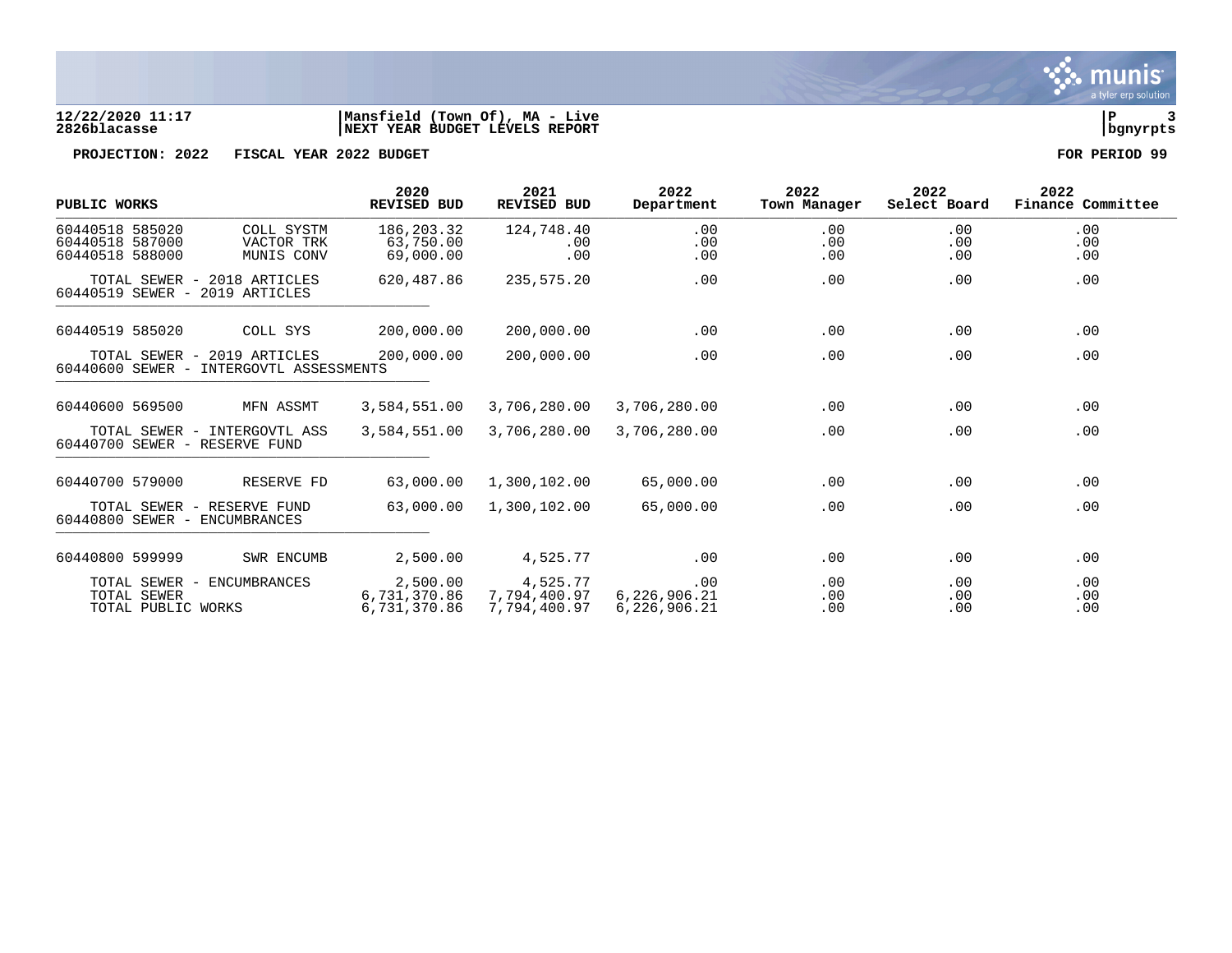|                                                                                                                  |                                     |                                    |                                |                      |                        | munis<br>a tyler erp solution |
|------------------------------------------------------------------------------------------------------------------|-------------------------------------|------------------------------------|--------------------------------|----------------------|------------------------|-------------------------------|
| Mansfield (Town Of), MA - Live<br>12/22/2020 11:17<br>2826blacasse<br>NEXT YEAR BUDGET LEVELS REPORT             |                                     |                                    |                                |                      |                        |                               |
| PROJECTION: 2022<br>FISCAL YEAR 2022 BUDGET                                                                      |                                     |                                    |                                |                      |                        | FOR PERIOD 99                 |
| DEBT SERVICE                                                                                                     | 2020<br>REVISED BUD                 | 2021<br>REVISED BUD                | 2022<br>Department             | 2022<br>Town Manager | 2022<br>Select Board   | 2022<br>Finance Committee     |
| 710<br>LONG-TERM DEBT PRINCIPAL                                                                                  |                                     |                                    |                                |                      |                        |                               |
| 60710200 SEWER DEBT SERVICE - PRINCIPAL                                                                          |                                     |                                    |                                |                      |                        |                               |
| 60710200 591000 CW013<br>P-COMP WMP<br>60710200 591000 CW981<br>P-106 SWR<br>60710200 591000 CW999<br>P-WW PLANT | 25,091.00<br>32,389.00<br>75,000.00 | 24,827.00<br>.00<br>75,000.00      | 27,726.00<br>.00<br>75,000.00  | .00<br>.00<br>.00    | $.00 \,$<br>.00<br>.00 | .00<br>.00<br>.00             |
| TOTAL SEWER DEBT SERVICE - P<br>TOTAL LONG-TERM DEBT PRINCIP                                                     | 132,480.00<br>132,480.00            | 99,827.00<br>99,827.00             | 102,726.00<br>102,726.00       | $.00 \,$<br>.00      | $.00 \,$<br>$.00 \,$   | .00<br>.00                    |
| 751<br>LONG TERM DEBT INTEREST                                                                                   |                                     |                                    |                                |                      |                        |                               |
| 60751200 SEWER DEBT SERVICE - INTEREST                                                                           |                                     |                                    |                                |                      |                        |                               |
| 60751200 591500 CW013<br>I-COMP WMP<br>60751200 591500 CW999<br>I-WW PLANT                                       | 817.00<br>23,869.00                 | 543.00<br>20,869.00                | 233.00<br>17,821.87            | $.00 \ \,$<br>.00    | $.00 \,$<br>.00        | .00<br>.00                    |
| TOTAL SEWER DEBT SERVICE - I<br>TOTAL LONG TERM DEBT INTERES                                                     | 24,686.00<br>24,686.00              | 21,412.00<br>21,412.00             | 18,054.87<br>18,054.87         | .00<br>.00.          | .00<br>$.00 \,$        | .00<br>$.00 \,$               |
| 752<br>SHORT TERM DEBT INTEREST                                                                                  |                                     |                                    |                                |                      |                        |                               |
| 60752200 SEWER DEBT SERVICE - S-T INT                                                                            |                                     |                                    |                                |                      |                        |                               |
| 60752200 594500<br>S-T INT                                                                                       | 5,000.00                            | 5,000.00                           | 126.00                         | .00                  | $.00 \,$               | .00                           |
| TOTAL SEWER DEBT SERVICE - S<br>TOTAL SHORT TERM DEBT INTERE<br>TOTAL DEBT SERVICE                               | 5,000.00<br>5,000.00<br>162,166.00  | 5,000.00<br>5,000.00<br>126,239.00 | 126.00<br>126.00<br>120,906.87 | .00<br>.00<br>.00    | $.00 \,$<br>.00<br>.00 | .00<br>.00<br>.00             |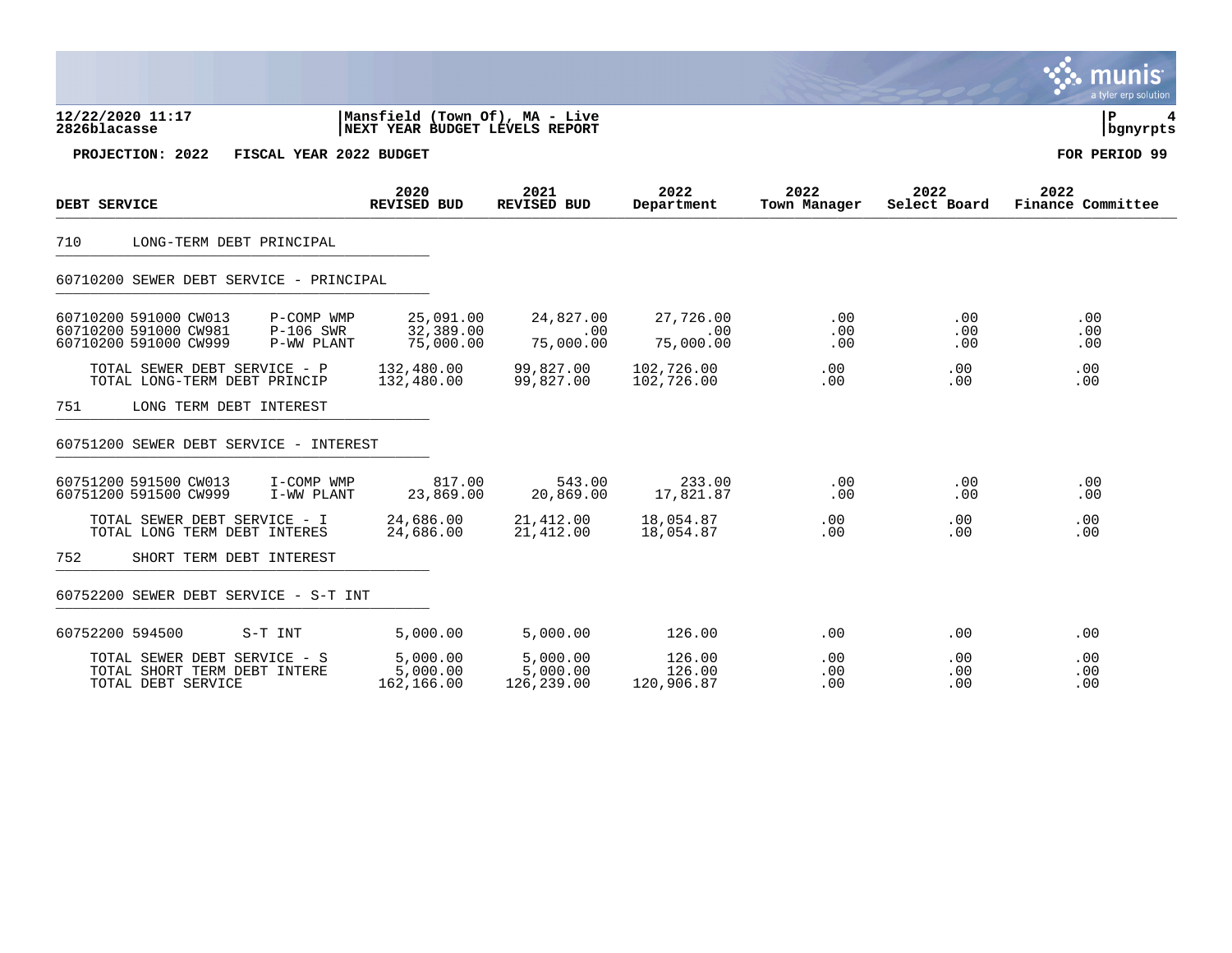|                                                                                           |                                                                  |                                 |                                 |                      |                      | munis<br>a tyler erp solution |
|-------------------------------------------------------------------------------------------|------------------------------------------------------------------|---------------------------------|---------------------------------|----------------------|----------------------|-------------------------------|
| 12/22/2020 11:17<br>2826blacasse                                                          | Mansfield (Town Of), MA - Live<br>NEXT YEAR BUDGET LEVELS REPORT |                                 |                                 |                      |                      | ΙP<br>bgnyrpts                |
| PROJECTION: 2022                                                                          | FISCAL YEAR 2022 BUDGET                                          |                                 |                                 |                      |                      | FOR PERIOD 99                 |
| EMPLOYEE BENEFITS & OTHER                                                                 | 2020<br>REVISED BUD                                              | 2021<br><b>REVISED BUD</b>      | 2022<br>Department              | 2022<br>Town Manager | 2022<br>Select Board | 2022<br>Finance Committee     |
| 990<br>INTERFUND TRANSFERS                                                                |                                                                  |                                 |                                 |                      |                      |                               |
| 60990200 SWR - TRANSFERS TO OTHER FUNDS                                                   |                                                                  |                                 |                                 |                      |                      |                               |
| 60990200 596800<br>TRSFR-TRST                                                             | .00                                                              | 175,000.00                      | 175,000.00                      | .00                  | .00                  | .00                           |
| TOTAL SWR - TRANSFERS TO OTH<br>60990518 SWR - TRANSFERS TO OTHER FUNDS                   | .00                                                              | 175,000.00                      | 175,000.00                      | .00                  | .00                  | .00                           |
| 60990518 596800<br>TRSFR-TRST                                                             | 178,000.00                                                       | .00                             | .00                             | .00                  | .00                  | .00                           |
| TOTAL SWR - TRANSFERS TO OTH<br>TOTAL INTERFUND TRANSFERS<br>TOTAL EMPLOYEE BENEFITS & OT | 178,000.00<br>178,000.00<br>178,000.00                           | .00<br>175,000.00<br>175,000.00 | .00<br>175,000.00<br>175,000.00 | .00<br>.00<br>.00    | .00<br>.00<br>.00    | .00<br>.00<br>.00             |
| TOTAL REVENUE<br>TOTAL EXPENSE                                                            | .00<br>7,071,536.86                                              | .00<br>8,095,639.97             | .00<br>6,522,813.08             | .00<br>.00           | .00<br>.00           | .00<br>.00                    |
| GRAND TOTAL                                                                               | 7,071,536.86                                                     | 8,095,639.97                    | 6,522,813.08                    | .00                  | .00                  | .00                           |

 $\bullet$ 

\*\* END OF REPORT - Generated by Barry LaCasse \*\*